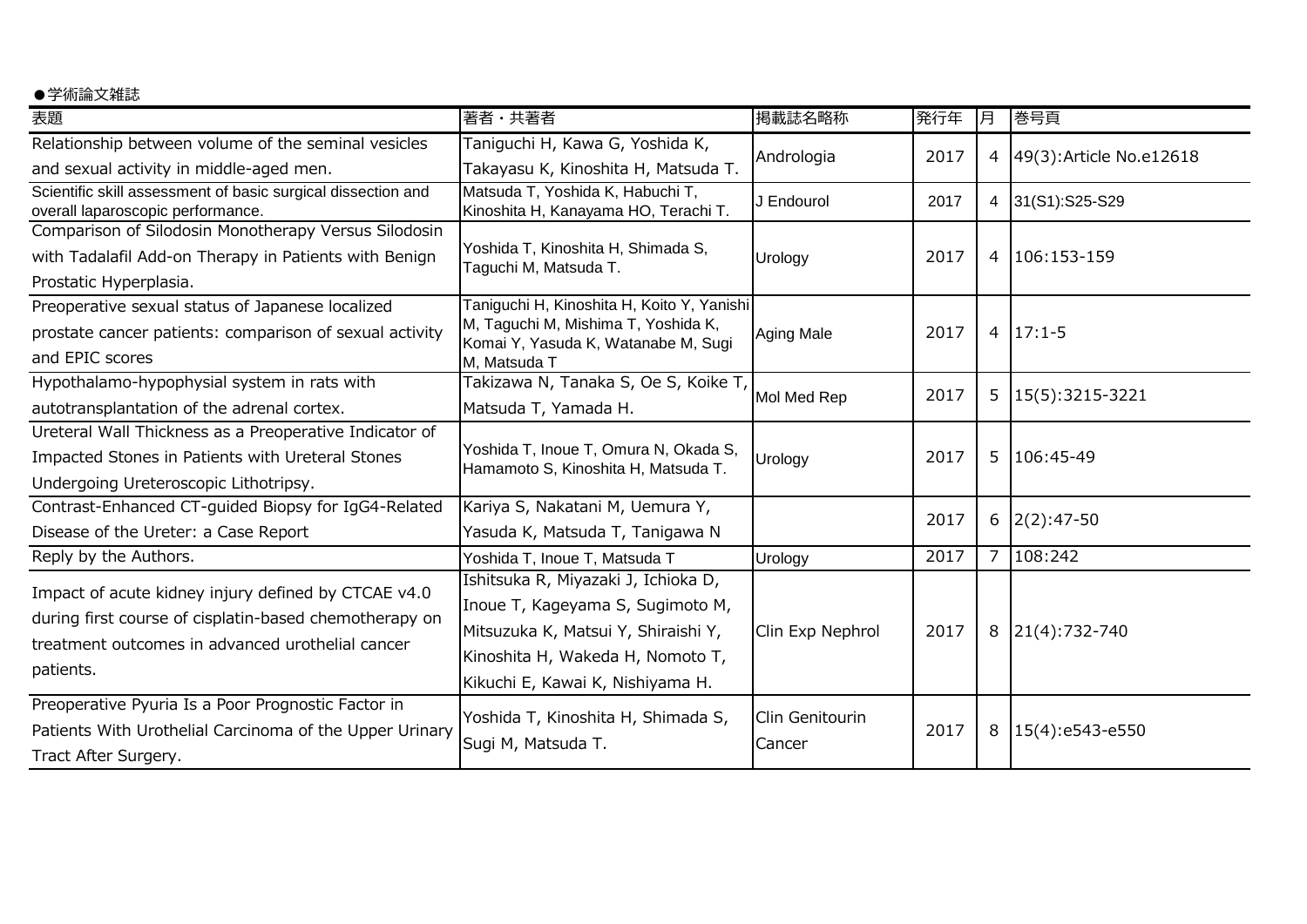| Intestinal stem cells contribute to the maturation of the<br>neonatal small intestine and colon independently of<br>digestive activity                                                                                                                                                                 | Yanai H, Atsumi N, Tanaka T, Nakamura<br>N, Komai Y, Omachi T, Tanaka K,<br>Ishigaki K, Saiga K, Ohsugi H, Tokuyama Sci Rep<br>Y, Imahashi Y, Ohe S, Hisha H, Yoshida<br>N, Kumano K, Kon M, and Ueno H |                         | 2017 | 8 (7): Article number: 9891 |
|--------------------------------------------------------------------------------------------------------------------------------------------------------------------------------------------------------------------------------------------------------------------------------------------------------|---------------------------------------------------------------------------------------------------------------------------------------------------------------------------------------------------------|-------------------------|------|-----------------------------|
| In Memoriam: Yoshinari Ono, MD.                                                                                                                                                                                                                                                                        | Matsuda T.                                                                                                                                                                                              | J Endourol              | 2017 | $9 31(9):815-815$           |
| Treatment selection for urolithiasis: percutaneous<br>nephrolithomy, ureteroscopy, shock wave lithotripsy,<br>and active monitoring.                                                                                                                                                                   | Desai M, Sun Y, Buchholz N, Fuller A,<br>Matsuda T, Matlaga B, Miller N, Bolton D, World J Urol<br>Alomar M, Ganpule A.                                                                                 |                         | 2017 | 9 35(9):1395-1399           |
| Successful Treatment of Transplant Renal Artery<br>Thrombosis With Systemic Infusion of Recombinant-<br>Tissue-Plasminogen Activator After Renal Transplant.                                                                                                                                           | Yoshida T, Yanishi M, Nakamoto T,<br>Sugi M, Kinoshita H, Matsuda T                                                                                                                                     | Exp Clin Transplant     | 2017 | 10   15 (5): 571 - 573      |
| Evaluation of physical activity in sarcopenic conditions of<br>kidney transplantation recipients.                                                                                                                                                                                                      | Yanishi M, Tsukaguchi H, Kimura Y,<br>Koito Y, Yoshida K, Seo M, Jino E,<br>Sugi M, Kinoshita H, Matsuda T.                                                                                             | Int Urol Nephrol        | 2017 | 10 49 (10): 1779-1784       |
| Nationwide survey of urological specialists regarding<br>male infertility: results from a 2015 questionnaire in<br>Japan.                                                                                                                                                                              | Yumura Y, Tsujimura A, Imamoto T,<br>Umemoto Y, Kobayashi H, Shin T,<br>Taniguchi H, Chiba K, Miyagawa Y,<br>Iwamoto T                                                                                  | Reprod Med Biol.        | 2017 | $10 17(1):44-51$            |
| A ureteral stent crossing the bladder midline leads to<br>worse urinary symptoms.                                                                                                                                                                                                                      | Taguchi M, Yoshida K, Sugi M,<br>Matsuda T, Kinoshita H.                                                                                                                                                | Cent European J<br>Urol | 2017 | 11 70(4):412-417            |
| Leptomeningeal Collaterals Strongly Correlate with<br>Reduced Cerebrovascular Reactivity Measured by<br>Acetazolamide-challenged Single-photon Emission<br>Computed Tomography Using a Stereotactic Extraction<br>Estimation Analysis in Patients with Unilateral Internal<br>Carotid Artery Stenosis. | Kunieda T, Miyake K, Sakamoto H,<br>Iwasaki Y, Iida S, Morise S, Fujita K,<br>Nakamura M, Kaneko S, Kusaka H.                                                                                           | Intern Med              | 2017 | 11 56(21):2857-2863         |
| Impact of loop-tail ureteral stents on ureteral stent-<br>related symptoms immediately after ureteroscopic<br>lithotripsy: Comparison with pigtail ureteral stents.                                                                                                                                    | Taguchi M, Inoue T, Muguruma K,<br>Murota T, Kinoshita H, Matsuda T.                                                                                                                                    | Investig Clin Urol      | 2017 | 11 58(6):440-446            |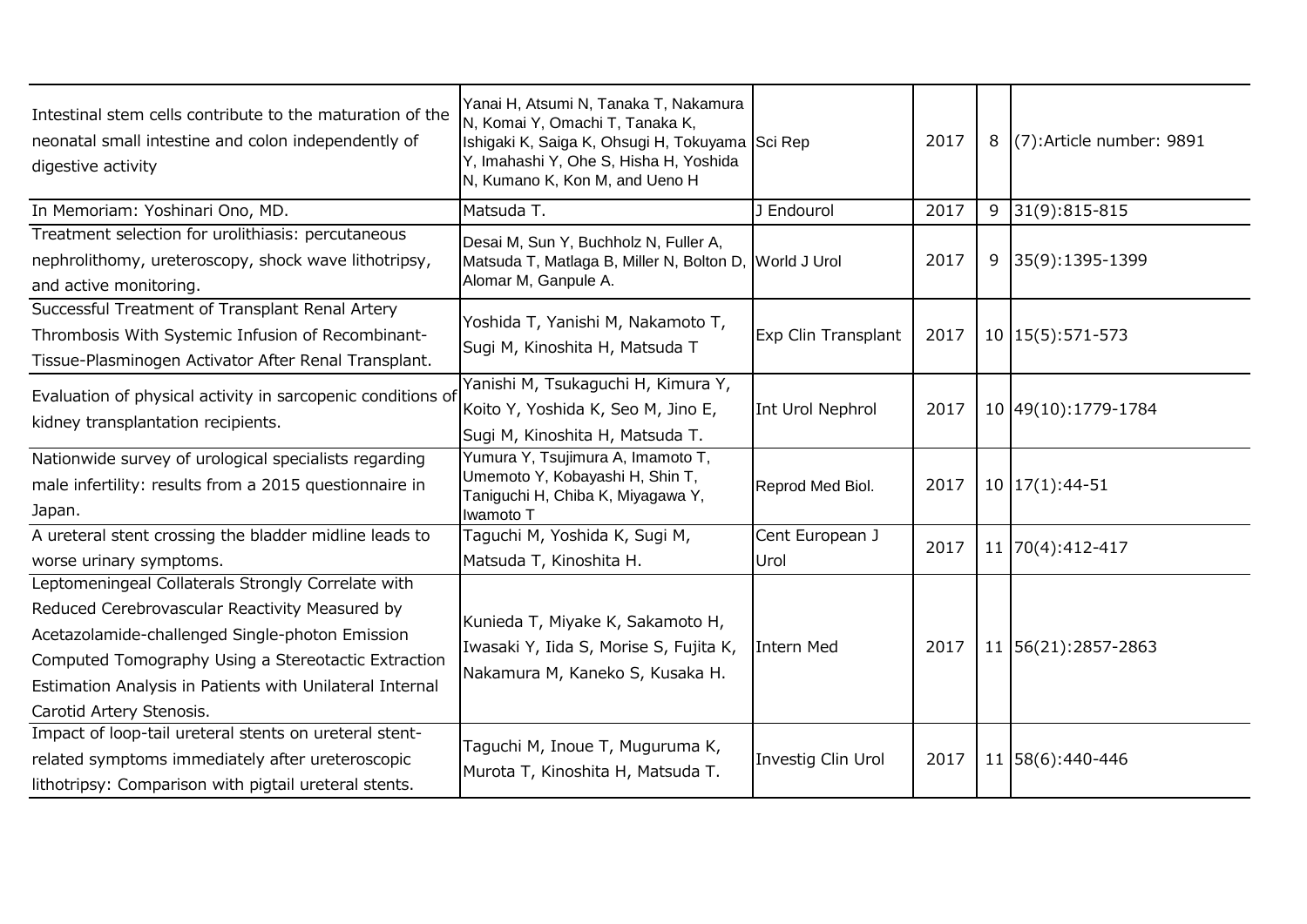| Urinary I-type fatty acid-binding protein is a predictor of<br>early renal function after partial nephrectomy.                                                                 | Yanishi M, Kinoshita H, Mishima T,<br>Taniguchi H, Yoshida K, Komai Y,<br>Yasuda K, Watanabe M, Sugi M,<br>Matsuda T.                                                                                                                                                                                                  | <b>Ren Fail</b>            | 2017 | $11 \overline{39(1)}$ : 7-12 |
|--------------------------------------------------------------------------------------------------------------------------------------------------------------------------------|------------------------------------------------------------------------------------------------------------------------------------------------------------------------------------------------------------------------------------------------------------------------------------------------------------------------|----------------------------|------|------------------------------|
| Effect of Protective Lead Curtains on Scattered<br>Radiation Exposure to the Operator during Ureteroscopy<br>for Stone Disease: a Controlled Trial.                            | Inoue T, Komemushi A, Murota T,<br>Yoshida T, Taguchi M, Kinoshita H,<br>Matsuda T.                                                                                                                                                                                                                                    | Urology                    | 2017 | 11 109:60-66                 |
| A New Navigation System of Renal Puncture for<br>Endoscopic Combined Intrarenal Surgery: Real-time<br>Virtual Sonography-guided Renal Access.                                  | Hamamoto S, Unno R, Taguchi K, Ando<br>R, Hamakawa T, Naiki T, Okada S, Inoue<br>T, Okada A, Kohri K, Yasui T; SMART<br>Study Group                                                                                                                                                                                    | Urology                    | 2017 | 11 109:44-50                 |
| Laparoendoscopic Single-Site Surgery for Treatment of<br>Urachal Remnants: a comparison of perioperative<br>outcomes and cosmesis.                                             | Yanishi M, Kinoshita H, Yoshida T,<br>Tsukaguchi H, Yoshida K, Mishima T,<br>Komai Y, Yasuda K, Sugi M, Kawa G,<br>Matsuda T.                                                                                                                                                                                          | Can J Urol                 | 2017 | 12 24(6):9098-9102           |
| Evaluation of the Clinical Utility of Renin-Angiotensin<br>System Inhibitors in Patients Undergoing Radical<br>Surgery for Urothelial Carcinoma of the Upper Urinary<br>Tract. | Yoshida T, Matsuzaki T, Murota T,<br>Kawa G, Matsuda T, Kinoshita H.                                                                                                                                                                                                                                                   | Clin Genitourin<br>Cancer  | 2017 | 12 15(6):e943-e954           |
| Correlation of whole kidney hypertrophy with<br>glomerular over-filtration in live, gender-mismatched<br>renal transplant allografts.                                          | Yanishi M, Tsukaguchi H, Huan N T,<br>Koito Y, Taniguchi H, Yoshida K, Mishima Nephrology<br>T, Sugi M, Kinoshita H, Matsuda T                                                                                                                                                                                         |                            | 2017 | 12 22 (12): 1002-1007        |
| The usefulness of testosterone administration in<br>identifying false-positive elevation of serum human<br>chorionic gonadotropin in patients with germ cell tumor.            | Takizawa A, Kawai K, Kawahara T,<br>Kojima T, Maruyama S, Shinohara N,<br>Akamatsu S, Kamba T, Nakamura T,<br>Ukimura O, Jikuya R, Kishida T,<br>Kakimoto K, Nishimura K,<br>Harabayashi T, Nagamori S,<br>Yamashita S, Arai Y, Sawada Y,<br>Sekido N, Kinoshita H, Matsuda T,<br>Nakagawa T, Homma Y, Nishiyama<br>H. | J Cancer Res Clin<br>Oncol | 2018 | $1   144(1):109-115$         |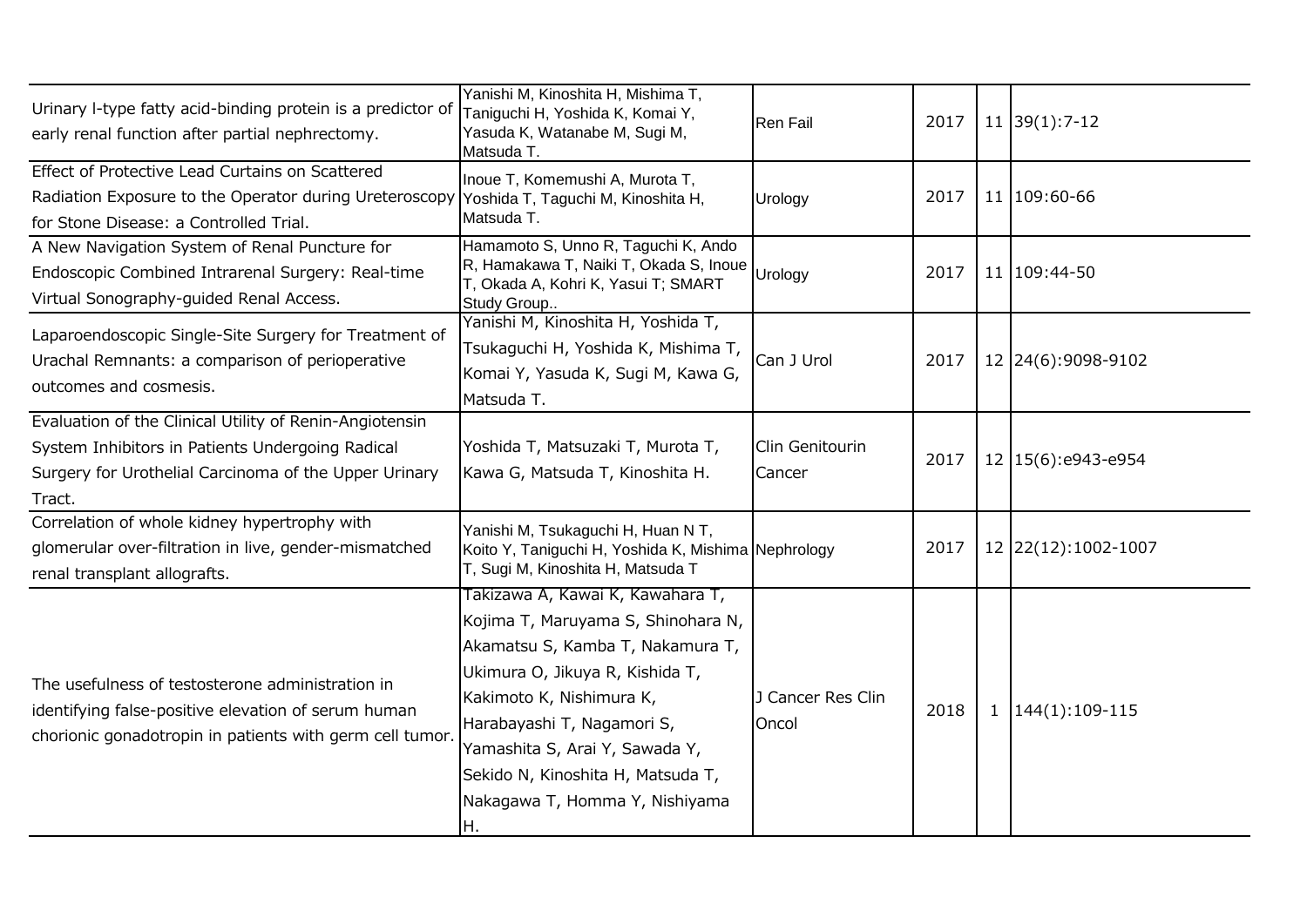| Analysis of the posture pattern during robotic simulator<br>tasks using an optical motion capture system.                                  | Takayasu K, Yoshida K, Mishima T,<br>Watanabe M, Matsuda T, Kinoshita H. | <b>Surg Endosc</b> | 2018 |   | $1 \mid 32(1):183-190$ |
|--------------------------------------------------------------------------------------------------------------------------------------------|--------------------------------------------------------------------------|--------------------|------|---|------------------------|
| Health-related quality of life in infertile couples receiving Taniguchi H, Matsuda T, Nakaoka Y,<br>testicular sperm extraction treatment. | Morimoto Y.                                                              | Int J Urol         | 2018 |   | $2 \mid 25(2):164-168$ |
| Current trends and pitfalls in endoscopic treatment of ure                                                                                 | Inoue T, Okada S, Hamamoto S,<br>Yoshida T, Matsuda T.                   | Int J Urol         | 2018 |   | $2 \mid 25(2):121-133$ |
| 【まるごと 泌尿器科の術式別術前・術後管理】 腎臓<br>腹腔鏡下副腎摘除術の術前・術後<br>術前術後管理<br>surgery<br>管理                                                                    | 大杉 治之,滝澤 奈恵,松田 公志                                                        | Uro-Lo             | 2017 |   | $4$   22(2): 126-129   |
| 【高齢者の泌尿器疾患-病態に基づく診断・治療上の問題-】<br>高齢者泌尿器悪性疾患の病態と治療 高齢者の腎細胞癌に対<br>する手術療法                                                                      | 木下 秀文, 松田 公志                                                             | 日臨                 | 2017 |   | 4 75(4):593-596        |
| 02腹腔鏡下副腎摘除術の<br>腎臓surgery-術前術後管理<br>特集<br>術前·術後管理                                                                                          | 大杉治之, 滝澤奈恵, 松田公志                                                         |                    | 2017 |   | $4 \mid 22(2):14-17$   |
| 【後期研修医がおさえておきたい泌尿器疾患TOP30<br>2017】エッセンシャルアイテム 内分泌検査                                                                                        | 谷口 久哲, 松田 公志                                                             | 泌外                 | 2017 |   | 4 30巻特別号:66-72         |
| 【エネルギーデバイスの極意-原理と特性を手術に活かす】<br>超音波凝固切開装置                                                                                                   | 木下 秀文, 松田 公志                                                             | 臨泌                 | 2017 |   | 4 71(5):316-320        |
| 【泌尿器科検査パーフェクトガイド】知っておきたい泌尿器<br>科検査の手順のコツ<br>内視鏡検査 尿管鏡検査                                                                                    | 吉田 健志                                                                    | 臨泌                 | 2017 |   | $4 71(4):88-90$        |
| 【泌尿器科検査パーフェクトガイド】知っておきたい泌尿器<br>科検査の手順のコツ 内視鏡検査 膀胱尿道鏡検査                                                                                     | 吉田 健志                                                                    | 臨泌                 | 2017 |   | 4   $71(4):85-87$      |
| 泌尿器科領域におけるトラブルシューティング(第80回) 腎<br>部分切除におけるトラブルシューティング 術後Isolated<br>calyx                                                                   | 松田 公志, 山本 哲平, 木下 秀文                                                      | 泌外                 | 2017 | 5 | 30(5):577-579          |
| 単孔式腹腔鏡下尿膜管摘除術を追加ポートなしで行うための<br>工夫                                                                                                          | 矢西正明, 木下秀文, 小糸悠也, 谷口久哲,<br>三島崇生,安田鐘樹,駒井資弘,渡邉仁人, 泌尿紀要<br>杉素彦, 松田公志        |                    | 2017 | 6 | $63(6):225-228$        |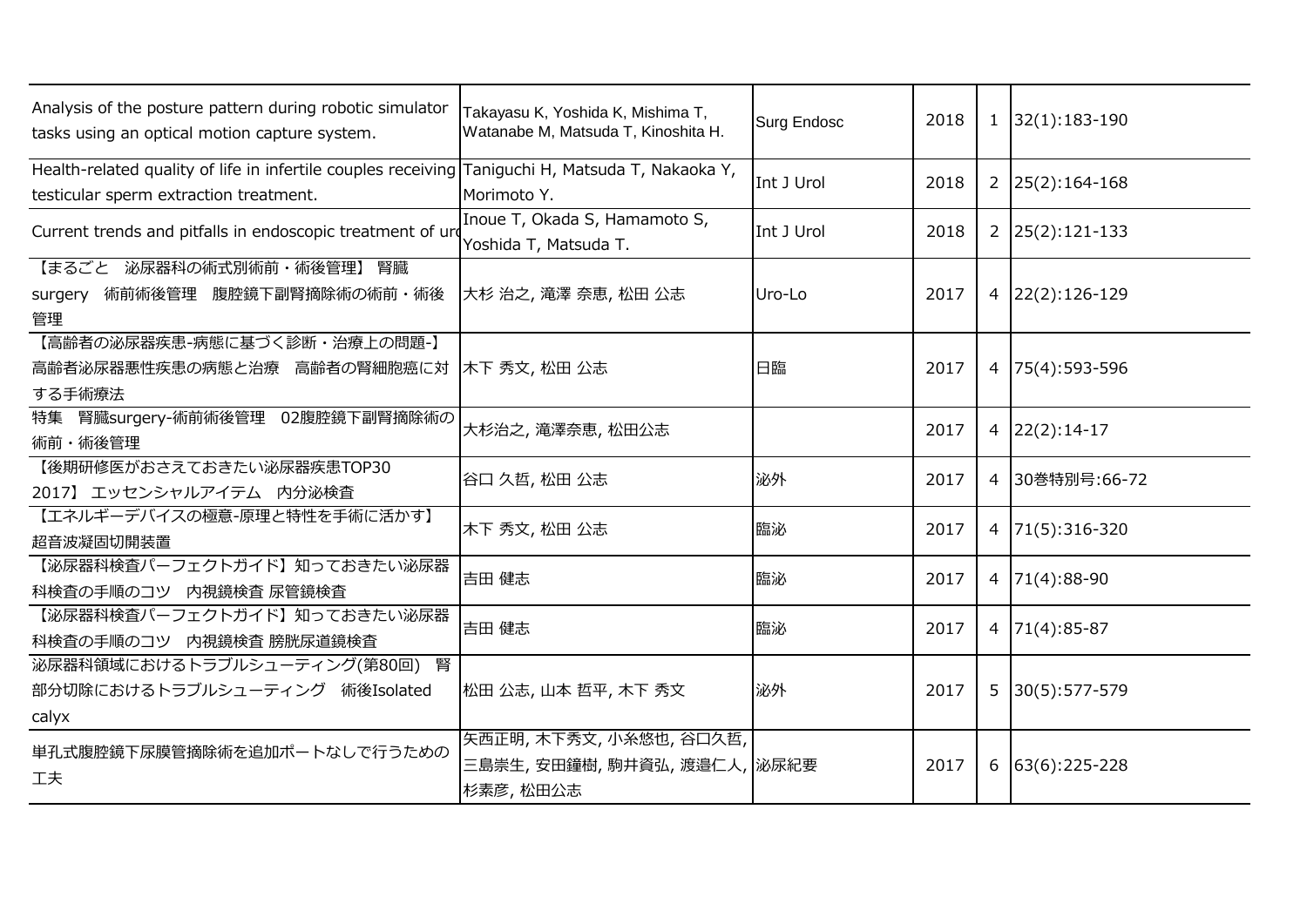| 腹腔鏡手術における剥離操作の原理–鉗子先端作用力計測か<br>らー                                           | 吉田健志, 高安健太, 木下秀文, 松田公志                                                                             |           | 2017 |   | 7 30(7):1081-1086            |
|-----------------------------------------------------------------------------|----------------------------------------------------------------------------------------------------|-----------|------|---|------------------------------|
| 特集 泌尿器腹腔技術認定取得に向けて:各術式のポイント<br>と手術手技口<br>序文                                 | 松田公志                                                                                               |           | 2017 |   | 7 30(7):1079-1080            |
| 外科医の技術を評価分析する                                                               | 松田公志                                                                                               |           | 2017 |   | 8 50(22):14                  |
| 【新腎・泌尿器癌(上)-基礎・臨床研究の進歩-】 腎盂尿管癌<br>腹腔鏡下腎尿管全摘出術における尿管遠位部の処理                   | 木下 秀文, 松田 公志                                                                                       | 日臨        | 2017 | 8 | 75巻増刊6新腎·泌尿器癌<br>(上):519-522 |
| 【尿路結石に対する外科的治療-Stone free 100%を目指し<br>て】 上部尿路結石内視鏡治療技術の伝承                   | 井上 貴昭                                                                                              | 臨泌        | 2017 |   | 8 71(9):712-718              |
| 尿管坐骨孔ヘルニアに対する腹腔鏡下修復術の経験                                                     | 速水悠太郎, 原田二郎, 河源                                                                                    |           | 2017 |   | $9 30(2):192-195$            |
| 経腹膜到達法による単孔式腹腔鏡下尿膜管摘除術                                                      | 矢西正明, 木下秀文, 杉素彦, 松田公志                                                                              |           | 2017 |   | $9 30(2):123-127$            |
| 特集1:尿膜管遺残症に対する腹腔鏡手術––術式とその問題<br>点口<br>序文                                    | 木下秀文, 佐藤文憲                                                                                         |           | 2017 |   | $9 30(2):115-115$            |
| 附属病院病院機能評価受審に向けて                                                            | 松田公志                                                                                               |           | 2017 |   | $9$ 739:1-1                  |
| 手術手技 当院における単孔式腹腔鏡下腎盂形成術                                                     | 矢西 正明, 木下 秀文, 三島 崇生, 駒井 資<br>弘,渡邉仁人,松田公志                                                           | 日内視鏡外会誌   | 2017 |   | $9$   22(5):685-690          |
| 腎移植後にメタボリック症候群を発症したレシピエントに対   東野幸絵, 山本真貴, 矢西正明, 川口<br>して多職種協働による介入療法が奏功した1例 | 紗苗, 岩田聡子, 櫻井知賀, 松田公志                                                                               | 日臨腎移植会誌   | 2017 |   | 10 5(2):224-227              |
| 【泌尿器科処置とトラブル対処法-日常臨床に潜むピット<br>フォール】<洗浄>腎盂洗浄                                 | 井上 貴昭                                                                                              | 臨泌        | 2017 |   | 11 71(12):974-978            |
| Mst1欠損による増強された細胞障害性T細胞の機能と腫瘍発<br>達の抑制                                       | 安田 鐘樹, 植田 祥啓, 小澤 まどか, 松田<br>公志, 木梨 達雄                                                              | 関西医大誌     | 2017 |   | 12 68:9-15                   |
| 当院における経腟的尿道憩室切除術の工夫 腹臥位開脚膝位<br>の導入初期治療経験                                    | 田口 真, 三島 崇生, 村上 彰吾, 小糸 悠<br>也, 谷口 久哲, 吉田 健志, 矢西 正明, 安<br>田 鐘樹, 駒井 資弘, 渡辺 仁人, 杉 素彦,<br>木下 秀文, 松田 公志 | 日女性骨盤底医会誌 | 2017 |   | 12 14(1):93-97               |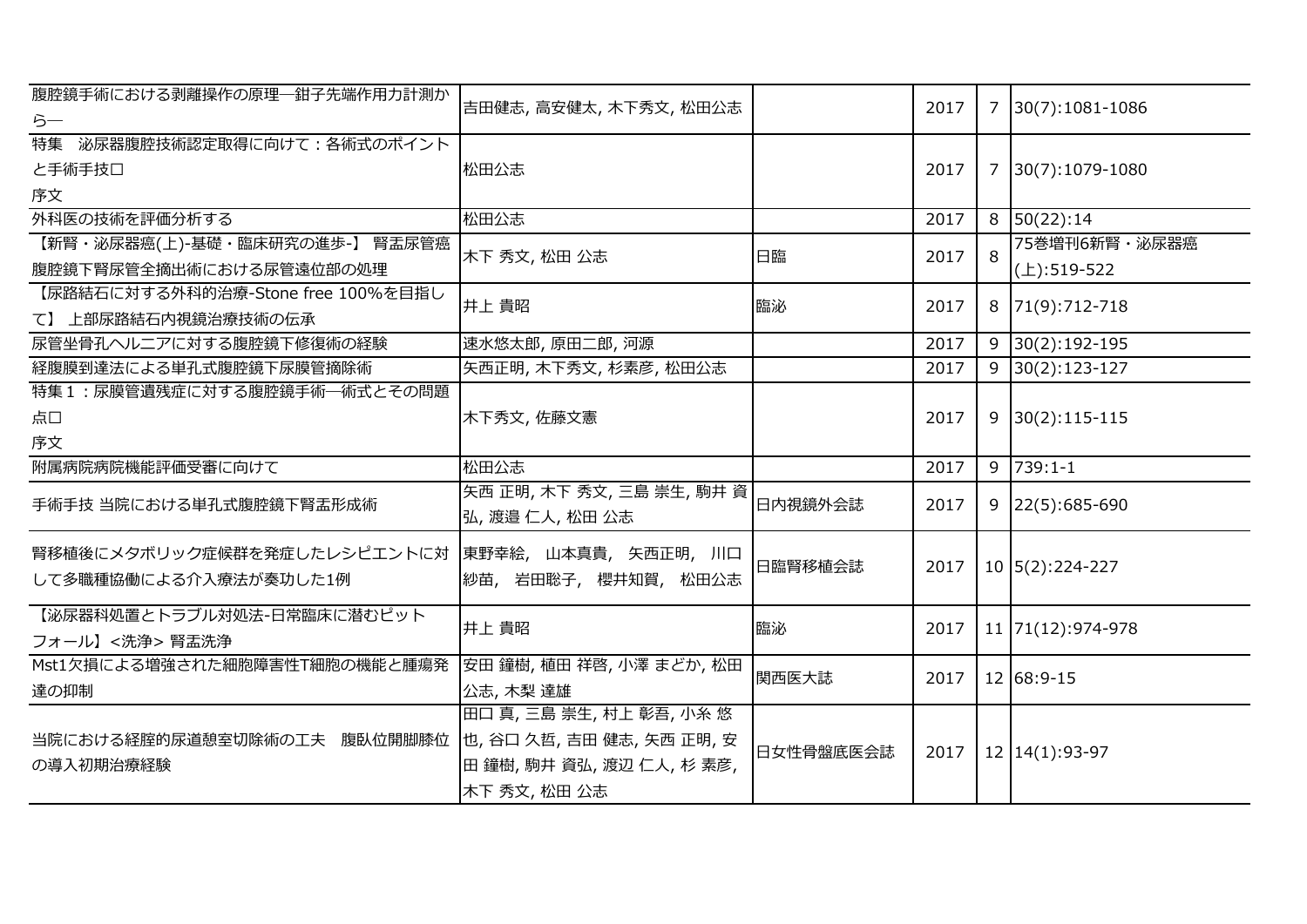| 尿管ステント関連症状増悪の予測因子 ステントの位置によ                                                                        | 田口 真,吉田 崇,松崎 和炯,井上 貴昭,                                                                                                                                      | 日尿路結石症会誌   | 2017 |   |                     |
|----------------------------------------------------------------------------------------------------|-------------------------------------------------------------------------------------------------------------------------------------------------------------|------------|------|---|---------------------|
| る影響                                                                                                | 杉 素彦, 木下 秀文, 松田 公志                                                                                                                                          |            |      |   | 12   16(2): 163-165 |
| 上部尿路結石に対する内視鏡手術の基本手技                                                                               | 井上 貴昭                                                                                                                                                       | 日尿路結石症会誌   | 2017 |   | $12   16(2):13-23$  |
| 【まるごと泌尿器科の検査・処置・周術期管理】<br>外来の検                                                                     | 井上 貴昭                                                                                                                                                       | Uro-Lo     | 2018 | 2 | $23(1):24-29$       |
| 腎瘻造設処置<br>査・処置                                                                                     |                                                                                                                                                             |            |      |   |                     |
| 泌尿器科のスペシャリストを目指す人のための医師とナース                                                                        |                                                                                                                                                             |            |      |   |                     |
| の合同カンファレンス(第13回) 脳梗塞で緊急入院し、抗凝  杉 素彦, 松田 公志                                                         |                                                                                                                                                             | Uro-Lo     | 2018 | 2 | $ 23(1):105-111$    |
| 固療法中に高度の術後尿道狭窄と診断された症例の巻                                                                           |                                                                                                                                                             |            |      |   |                     |
|                                                                                                    | Naruse M, Satoh F, Tanabe A,                                                                                                                                |            |      |   |                     |
| Efficacy and safety of metyrosine in                                                               | Okamoto T, Ichihara A, Tsuiki M,                                                                                                                            |            |      |   |                     |
| pheochromocytoma/paraganglioma: a multi-center trial                                               | Katabami T, Nomura M, Tanaka T,                                                                                                                             | Endocr J   | 2018 | 3 | $65(3):359-371$     |
| in Japan.                                                                                          | Matsuda T, Imai T, Yamada M,                                                                                                                                |            |      |   |                     |
|                                                                                                    | Harada T, Kawata N, Takekoshi K.                                                                                                                            |            |      |   |                     |
| Urological laparoendoscopic single-site and reduced port<br>surgery: A nationwide survey in Japan. | Narita M, Kageyama S, Okegawa T,<br>Kinoshita H, Sato F, Nakagawa K,<br>Habuchi T, Hoshi A, Matsubara A,<br>Yoshimura K, Terachi T, Mimata H,<br>Kawauchi A | Int J Urol | 2018 | 3 | 25(3):263-268       |
| AFP陽性の骨盤内晩期再発を来たしたSeminomaの1例                                                                      | 島田誠治, 木下秀文, 吉田崇, 高安健太,<br>三島崇生,吉田健志,矢西正明,乾秀和,<br>杉素彦, 松田公志                                                                                                  | 泌尿紀要       | 2018 | 3 | $64(3):131-134$     |

| ●著書                     |            |      |    |                                 |
|-------------------------|------------|------|----|---------------------------------|
| 表題                      | 著者・共著者名    | 発行年  | 一月 | 書名                              |
| 第4章治療 B外科治療<br>1外科治療の現状 | 滝澤奈恵, 松田公志 | 2017 |    | 原発性アルドステロン疾患診療マ<br> ニュアル改訂第3版 3 |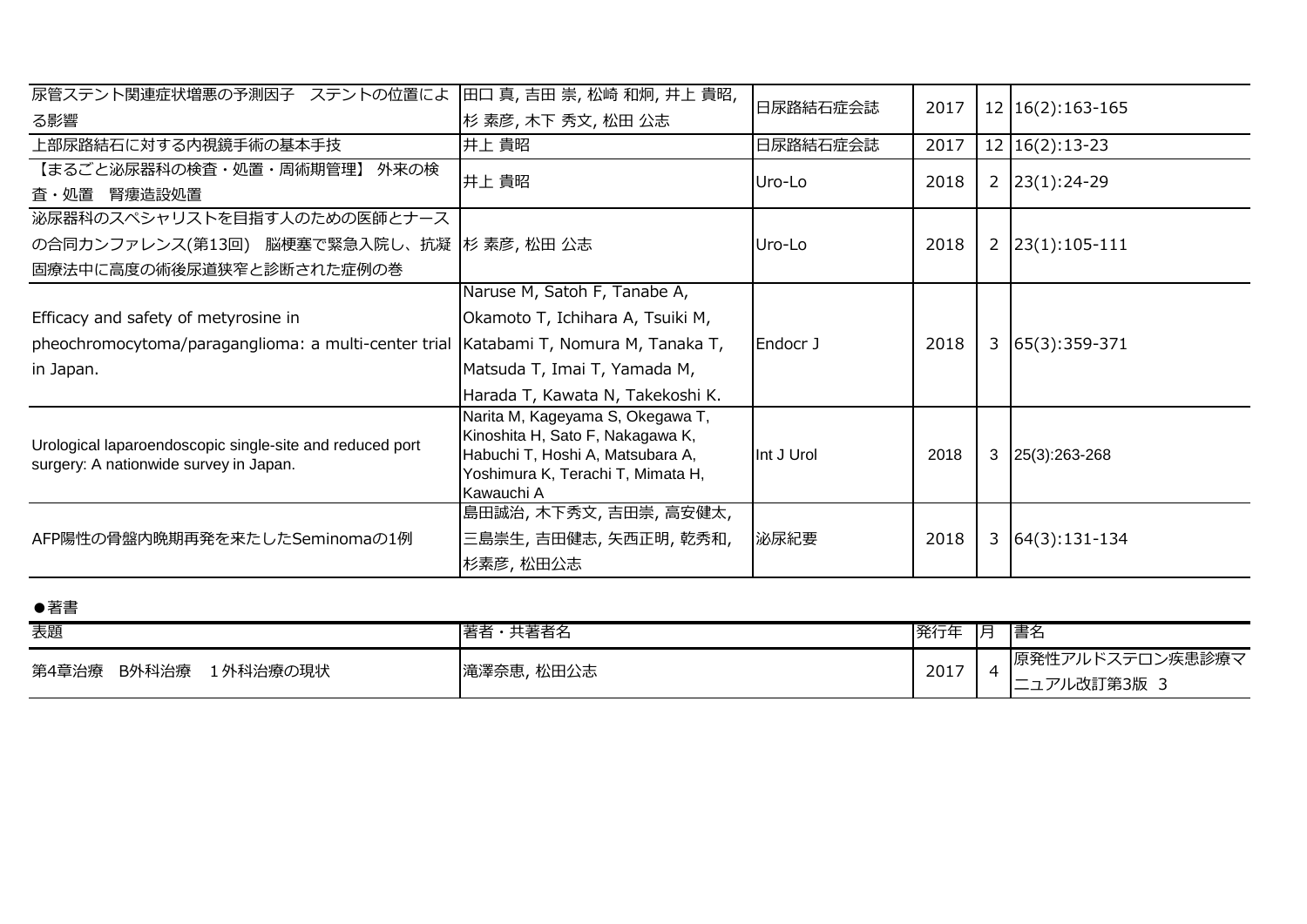## ●学会発表

| 発表タイトル                                                                                     | 発表者名                                                      | 発表年  | 月            | 学会名                                                       |
|--------------------------------------------------------------------------------------------|-----------------------------------------------------------|------|--------------|-----------------------------------------------------------|
| ANALYSIS THE POSTURE PATTERN DURING ROBOTIC<br>SIMULATOR TASK USING OPTICAL MOTION CAPTURE | Takayasu K, Yoshida K, Matsuda T                          | 2017 |              | 112th American Urological<br>5 Association Annual Meeting |
| <b>SYSTEM</b>                                                                              |                                                           |      |              | (AUA2017)                                                 |
| CPEB1 interacts with FMR1 mRNA and regulates its                                           | Oe S, Tanaka S, Hirahara Y, Koike T, Takizawa N,          | 2017 |              | 第40回日本神経科学大会                                              |
| expression levels through 3' untranslated region.                                          | Takamori Y, Yamada H                                      |      | 7            |                                                           |
| Hypocretin/orexin loss changes the hypothalamic                                            | Tanaka S, Honda Y, Takizawa N, Takamori Y, Oe S,          | 2017 | 7            | 第40回日本神経科学大会                                              |
| immune response                                                                            | Hirahara Y, Koike T, Kodama T, Yamada H                   |      |              |                                                           |
| Evidence for Efficacy and Safety of Metirosine in                                          | Naruse M, Satoh F, Tanabe A, Okamoto T, Ichihara A,       |      |              | 5th International Symposium                               |
| Pheochromocytoma/paraganglioma: a Multi-center Trial                                       | Tsuiki M, Katabami T, Nomura M, Tanaka T, Matsuda T,      | 2017 | 8            | on Phaeochromocytoma and                                  |
| in Japan                                                                                   | Imai T, Yamada M, Harada T, Kawata N, Takekoshi K         |      |              | Paraganglioma (ISP) 2017                                  |
| Long-term outcome of nationally required surgical skill                                    | Matsuda T                                                 | 2017 | 9            | 35th Would Congress of                                    |
| assessment program                                                                         |                                                           |      |              | Endourology                                               |
| One surgeon active stone retrieval procedure in flexible                                   | Okada S, Hamamoto S, Inoue T, Minagawa S, Morikawa H,     | 2017 | $\mathsf{Q}$ | 35th World Congress of                                    |
| ureteroscopy for urinary calculi                                                           | Matsuda T, Miura H                                        |      |              | Endourology                                               |
| Impact of loop-tail ureteral stents on ureteral stent-                                     | Taguchi M, Inoue T, Muguruma K, Murota T, Kinoshita H,    |      |              | 35th World Congress of                                    |
| related symptoms immediately after urereroscopic                                           | Matsuda T                                                 | 2017 | 9            | Endourology                                               |
| lithotripsy: Comparison with pigtail ureteral stents.                                      |                                                           |      |              |                                                           |
| Upper body position analysis using optical motion                                          | Takayasu K, Yoshida K, Mishima T, Watanabe M, Matsuda     | 2017 | $\mathsf{q}$ | 35th World Congress of                                    |
| capture during laparoscopic suturing maneuvers                                             | T, Kinoshita H                                            |      |              | Endourology                                               |
| A comparison of laparoendoucopic single-site (LESS)                                        | Tsuruta H, Inoue T, Miura M, Yanishi M, Harada K, Sato F, |      |              |                                                           |
| surgery versus conventional procedures in laparoscopic                                     | Nitta M, Yoshimura K, Hagiuda J, Hinoda K, Kobayashi T,   | 2017 | $\mathsf{q}$ | 35th World Congress of                                    |
| donor nephrectomy: a Japanese multi-institutional                                          | Nakagawa K, Mimata H, Terauchi T, Matsuda T, Habuchi T    |      |              | Endourology                                               |
| retrospective study                                                                        |                                                           |      |              |                                                           |
| Analysis of the surgeon's posture during robotic                                           | Yoshida K, Takayasu K, Matsuda T                          | 2017 | 9            | 35th World Congress of                                    |
| simulator tasks using motion capture system                                                |                                                           |      |              | Endourology                                               |
| OVA(ovalbumin)発現マウス前立腺癌細胞株を用いたMst                                                          | 安田鐘樹, 村上彰悟, 田口真, 小糸悠也, 谷口久哲, 三島崇生, 吉                      |      |              |                                                           |
| 1欠損による増強された細胞障害性T細胞の機能と腫瘍抑制                                                                | 田健志, 矢西正明, 駒井資弘, 渡辺仁人, 杉素彦, 木下秀文, 松田                      | 2017 |              | 4  第105回日本泌尿器科学会総会                                        |
| 効果                                                                                         | 公志                                                        |      |              |                                                           |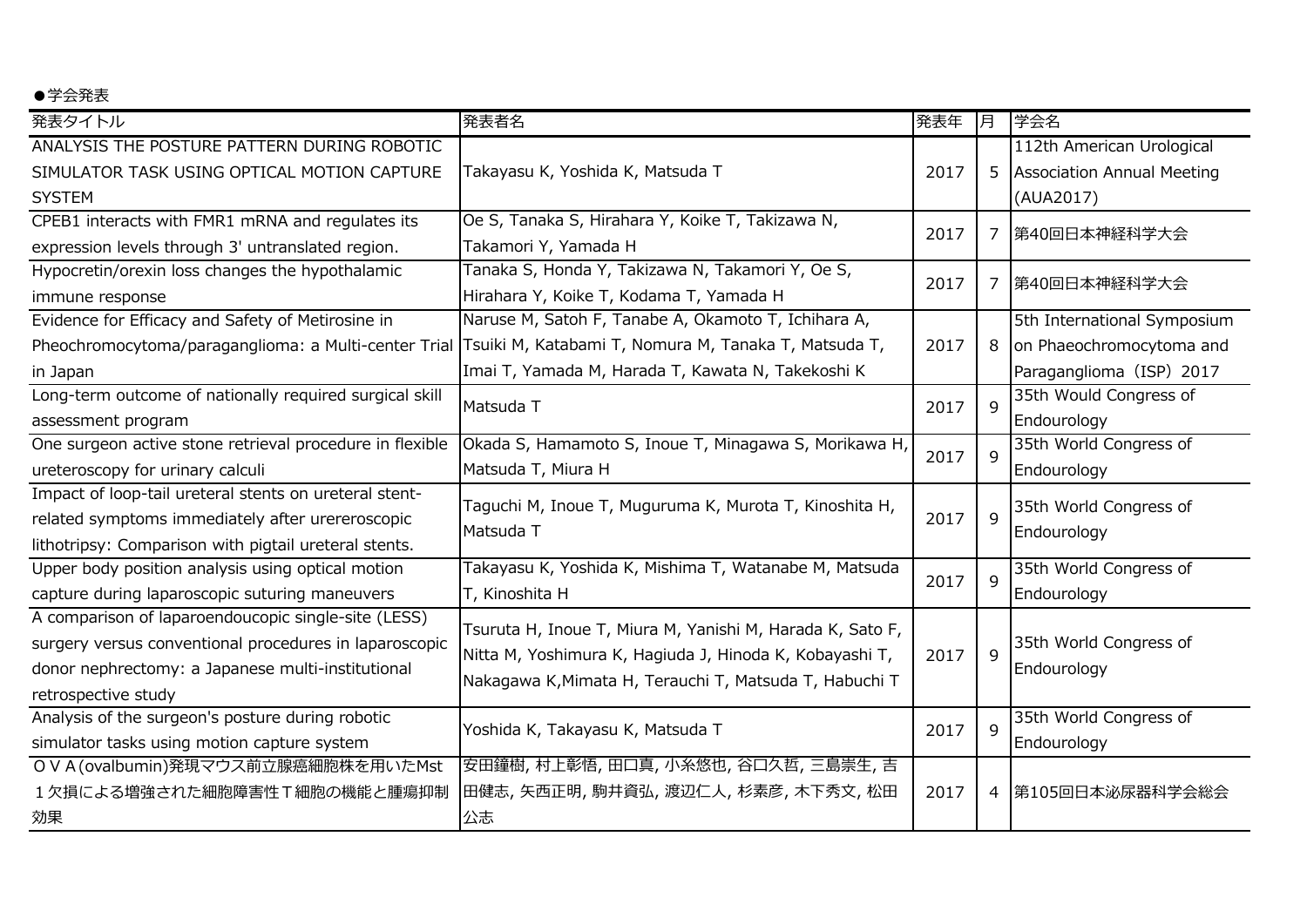| 2~3cmの腎結石に対する内視鏡治療の徹底検証-治療効果と      |                                                                                   |      |                    |
|------------------------------------|-----------------------------------------------------------------------------------|------|--------------------|
| 効率性を踏まえて-口                         | 井上貴昭                                                                              | 2017 | 4  第105回日本泌尿器科学会総会 |
| ECIRS (TUL+PCNL)の立場から              |                                                                                   |      |                    |
|                                    | 尿管嵌頓結石の治療選択における術前CTの有用性と術後尿  井上貴昭,室田卓之,池田純一,岡田真介,濱本周造,木下秀文,                       | 2017 | 4 第105回日本泌尿器科学会総会  |
| 管ステント早期抜去の有用性の検討                   | 松田公志                                                                              |      |                    |
| 尿管所見から考える嵌頓結石に対する理想的な治療介入時期        | 岡田真介,井上貴昭,杉野輝明,海野奈央子,海野怜,山田健司,                                                    | 2017 | 4 第105回日本泌尿器科学会総会  |
| の検討                                | 安藤亮介, 岡田淳志, 三浦浩康, 松田公志, 安井孝周                                                      |      |                    |
| 嵌頓結石に対する順行性軟性尿管鏡操作を用いた砕石術の有        | 岡田真介,井上貴昭,濵本周造,皆川真吾,森川弘史,室田卓之,                                                    | 2017 | 4 第105回日本泌尿器科学会総会  |
| 用性                                 | 松田公志, 三浦浩康                                                                        |      |                    |
| 腎盂癌術後フォロー中に陰茎海綿体転移を来した1例           | 乾秀和,中本喬大,木下秀文                                                                     | 2017 | 4 第105回日本泌尿器科学会総会  |
| 上部尿路腫瘍患者における、予後因子としての術前膿尿の意        | 吉田崇, 木下秀文, 島田誠治, 杉素彦, 松田公志                                                        |      |                    |
| 義                                  |                                                                                   | 2017 | 4  第105回日本泌尿器科学会総会 |
| 去勢抵抗性前立腺癌の治療実態に関する医師へのアンケート        | 宮川康, 野澤昌弘, 鞍作克之, 稲元輝生, 柑本康夫, 日向信之, 沖                                              |      |                    |
| 調査                                 | 原宏治, 木下秀文, 寺田直樹, 影山進, 田中宣道, 西村和郎                                                  | 2017 | 4  第105回日本泌尿器科学会総会 |
| BMI1発現量は筋層浸潤性膀胱がんの予後予測因子           | 駒井資弘, 村上彰悟, 田口真, 小糸悠也, 谷口久哲, 三島崇生, 吉                                              | 2017 | 4 第105回日本泌尿器科学会総会  |
|                                    | 光学式Motion capture systemを用いたrobotic surgeryにお 高安健太, 吉田健志, 小糸悠也, 三島崇生, 谷口久哲, 矢西正明, | 2017 |                    |
| ける肢位分析                             | 安田鐘樹, 駒井資弘, 渡辺仁人, 木下秀文, 松田公志                                                      |      | 4 第105回日本泌尿器科学会総会  |
| 関西医科大学附属病院における腹腔鏡下腎部分切除術と口         | 小糸悠也, 吉田健志, 木下秀文, 村上彰悟, 田口真, 谷口久哲, 三                                              |      |                    |
| ボット支援腹腔鏡下腎部分切除術における導入初期の比較         | 島崇生, 矢西正明, 安田鐘樹, 駒井資弘, 渡辺仁人, 杉素彦, 松田                                              | 2017 | 4  第105回日本泌尿器科学会総会 |
| 泌尿器内視鏡外科手術27年の歩みとこれから:技術の開発        | 松田公志                                                                              |      |                    |
| 普及・伝達のために                          |                                                                                   | 2017 | 4 第105回日本泌尿器科学会総会  |
| 去勢抵抗性前立腺癌に対するカバジタキセル慮0鵜法の臨床        | 杉素彦, 村上彰悟, 田口真, 小糸悠也, 谷口久哲, 吉田健志, 三島                                              |      |                    |
| 的検討                                | 崇生,矢西正明,安田鐘樹,駒井資弘,渡辺仁人,木下秀文,松田                                                    | 2017 | 4  第105回日本泌尿器科学会総会 |
| 経尿道的尿管結石破砕術 (TUL) の高齢者に対する臨床的      | 中本喬大, 乾秀和, 木下秀文                                                                   |      |                    |
| 検討                                 |                                                                                   | 2017 | 4  第105回日本泌尿器科学会総会 |
| 関西医科大学附属病院開設後10年間の小児泌尿器腹腔鏡手        | 渡辺仁人, 矢西正明, 駒井資弘, 安田鐘樹, 三島崇生, 谷口久哲,                                               |      |                    |
| 術                                  | 吉田健志,田口真,村上彰悟,松崎和炯,杉素彦,木下秀文,松田                                                    | 2017 | 4 第105回日本泌尿器科学会総会  |
| 前立腺癌に対する監視療法の中間報告-PRIAS-JAPANより-   | 平間裕美, 杉元幹史, 筧善行, 本間之夫, 福原浩, 橋根勝義, 二宮                                              | 2017 | 4 第105回日本泌尿器科学会総会  |
| Real Bipolarが変えるTURテクニック-QOL向上と再発リ |                                                                                   |      |                    |
| スク低減を意識した新術式への挑戦-                  | 木下秀文                                                                              | 2017 | 4 第105回日本泌尿器科学会総会  |
|                                    |                                                                                   |      |                    |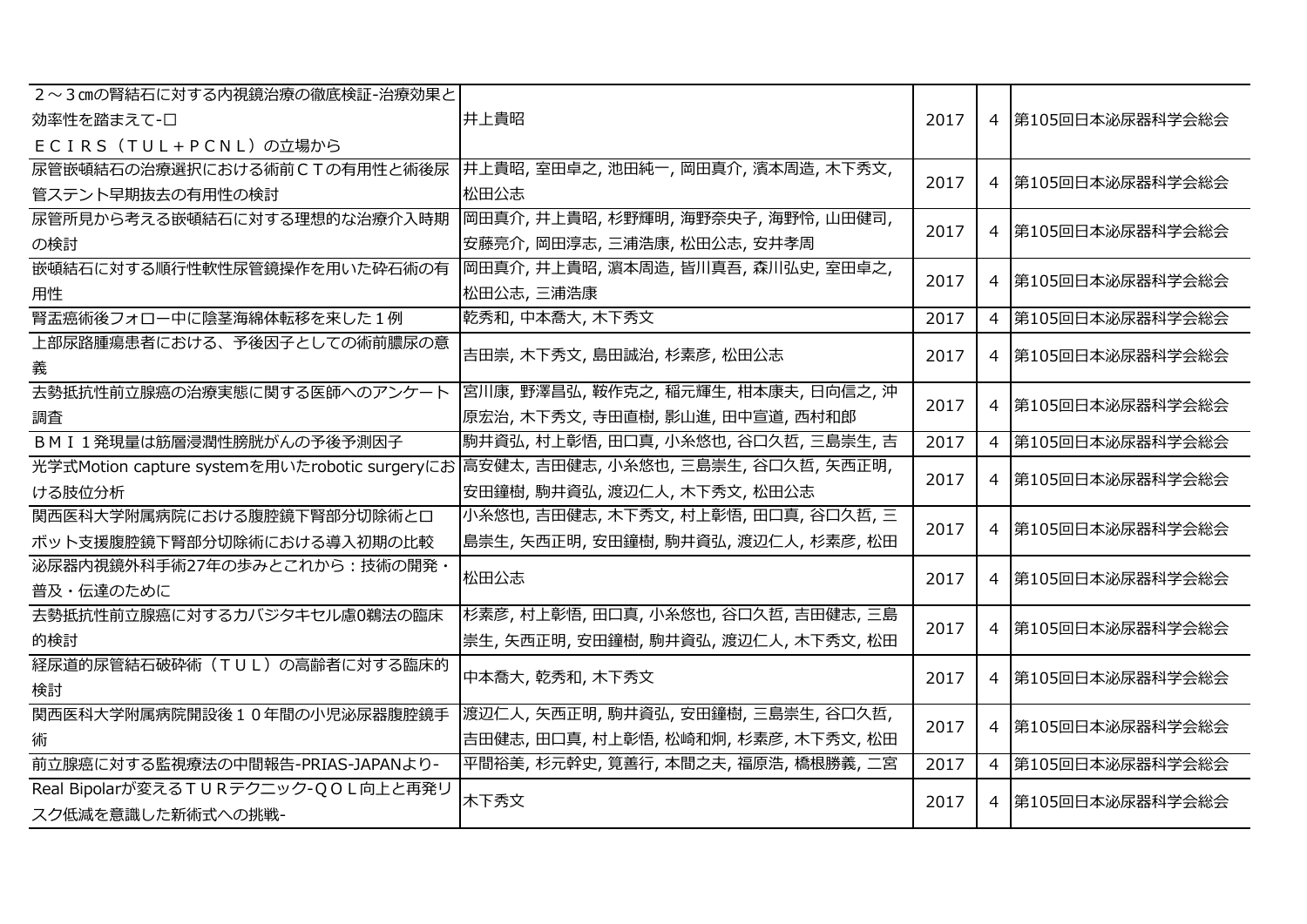|                                 | 去勢抵抗性前立腺癌に対するカバジタキセルの効果・安全性  木下秀文, 野澤昌弘, 西村和郎, 鞍作克之, 稲元輝生, 影山進, 柑  | 2017 |    | 4  第105回日本泌尿器科学会総会 |
|---------------------------------|--------------------------------------------------------------------|------|----|--------------------|
| に関する検討                          | 本康夫,沖原宏治,田中宣道,寺田直樹,宮川康,日向信之                                        |      |    |                    |
|                                 | 腎部分切除術における術後腎機能予測因子としての尿中L-F  矢西正明, 木下秀文, 村上彰悟, 田口真, 小糸悠也, 三島崇生, 谷 | 2017 |    | 4  第105回日本泌尿器科学会総会 |
| ABPの有効性の検討                      | 口久哲,吉田健志,駒井資弘,安田鐘樹,渡辺仁人,杉素彦,松田                                     |      |    |                    |
| 術前CVD療法で手術可能となった悪性褐色細胞腫の1例      | 島田誠治,谷口久哲,神尾絵里,村上彰悟,小糸悠也,滝澤奈恵,                                     | 2017 | 5  | 第235回日本泌尿器科学会関西地   |
|                                 | 井上貴昭,三島崇生,吉田健志,矢西正明,安田鐘樹,駒井資弘,                                     |      |    | 方会                 |
| 多臓器に浸潤した褐色細胞腫に術前化学療法を行って切除し     | 島田誠治, 木下秀文, 村上彰悟, 小糸悠也, 滝澤奈恵, 谷口久哲,                                | 2017 |    |                    |
| えた1例                            | 三島崇生,吉田健志,矢西正明,駒井資弘,安田鐘樹,杉素彦,渡                                     |      |    | 5  第29回日本内分泌外科学会総会 |
| 悪性褐色細胞腫(パラガングリオーマ)の再発症例に対する     | 木下秀文, 滝澤奈恵, 島田誠治, 松田公志                                             | 2017 |    |                    |
| 集学的治療:外科的切除術の意義                 |                                                                    |      |    | 5  第29回日本内分泌外科学会総会 |
| 腎部分切除術における虚血性腎障害の早期予測マーカーとし     | 矢西正明, 木下秀文, 松田公志                                                   | 2017 |    | 5  第60回日本腎臓学会学術総会  |
| ての尿中L-FABPの可能性                  |                                                                    |      |    |                    |
| 塩化ラジウム (Ra223) が無効であった骨転移前立腺癌の1 | 中本喬大,三島崇生,速水悠太郎,西田晃久,川喜多繁誠,六車光                                     | 2017 | 6  | 第235回日本泌尿器科学会関西地   |
| 例                               | 英,室田卓之                                                             |      |    | 方会                 |
| 当院の精系水瘤手術                       | 白井 剛、渡邉仁人、濵田 洋、中村有佑、松田公志、濵田吉                                       | 2017 |    | 7 第26回日本小児泌尿器科学会   |
| 腎移植レピシエントとサルコペニア                | 矢西正明,木村穣,塚口裕康,小糸悠也,吉田健志,駒井資弘,渡                                     | 2017 |    | 7 第26回日本腎不全外科研究会   |
| 腎移植後サルコペニアと身体活動量との関係            | 矢西正明,木村穣,塚口裕康,小糸悠也,吉田健志,島田誠治,駒                                     | 2017 |    | 7 第33回腎移植・血管外科研究会  |
| 膀胱内尿管ステント位置による排尿症状の検討           | 吉田健志,田口真,中本喬大,松田公志                                                 | 2017 |    | 9 第24回日本排尿機能学会     |
| 泌尿器腹腔鏡技術認定制度: 4年間の歩みと不合格ビデオで    | 松田公志                                                               | 2017 | 9  | 第21回日本内視鏡外科学会総会    |
| の不適切手技                          |                                                                    |      |    | アジア内視鏡外科学会         |
| 腎移植における長期生存・長期グラフト生着に向けての方策     | 矢西正明,小糸悠也,塚口裕康,木村穣,東野幸絵,川口紗苗,松                                     | 2017 | 9. | 第53回日本移植学会         |
|                                 | 田公志                                                                |      |    |                    |
| 上部尿路腫瘍患者における、予後因子としての術前膿尿の意     | 吉田崇, 木下秀文, 松田公志                                                    | 2017 | 10 | 日本泌尿器腫瘍学会第3回学術集    |
| 義                               |                                                                    |      |    | 会                  |
| 術前ホルモン療法が奏功しRALPで切除し得た多房性嚢胞を    | 神尾絵里,矢西正明,島田誠治,小糸悠也,井上貴昭,吉田健志,                                     | 2017 | 10 | 第236回日本泌尿器科学会関西地   |
| 伴う前立腺導管癌の1例                     | 駒井資弘,渡辺仁人,杉素彦,木下秀文,松田公志,小山貴                                        |      |    | 方会                 |
| 患側精巣を温存しえたセルトリ細胞腫の1例            | 村上彰吾,池田純一,河源                                                       | 2017 | 10 | 第236回日本泌尿器科学会関西地   |
|                                 |                                                                    |      |    | 方会                 |
| fTULのテクニックと軟性尿管鏡の適切な扱い方         | 井上貴昭                                                               | 2017 | 11 | 第67回日本泌尿器科学会中部総    |
|                                 |                                                                    |      |    | 会                  |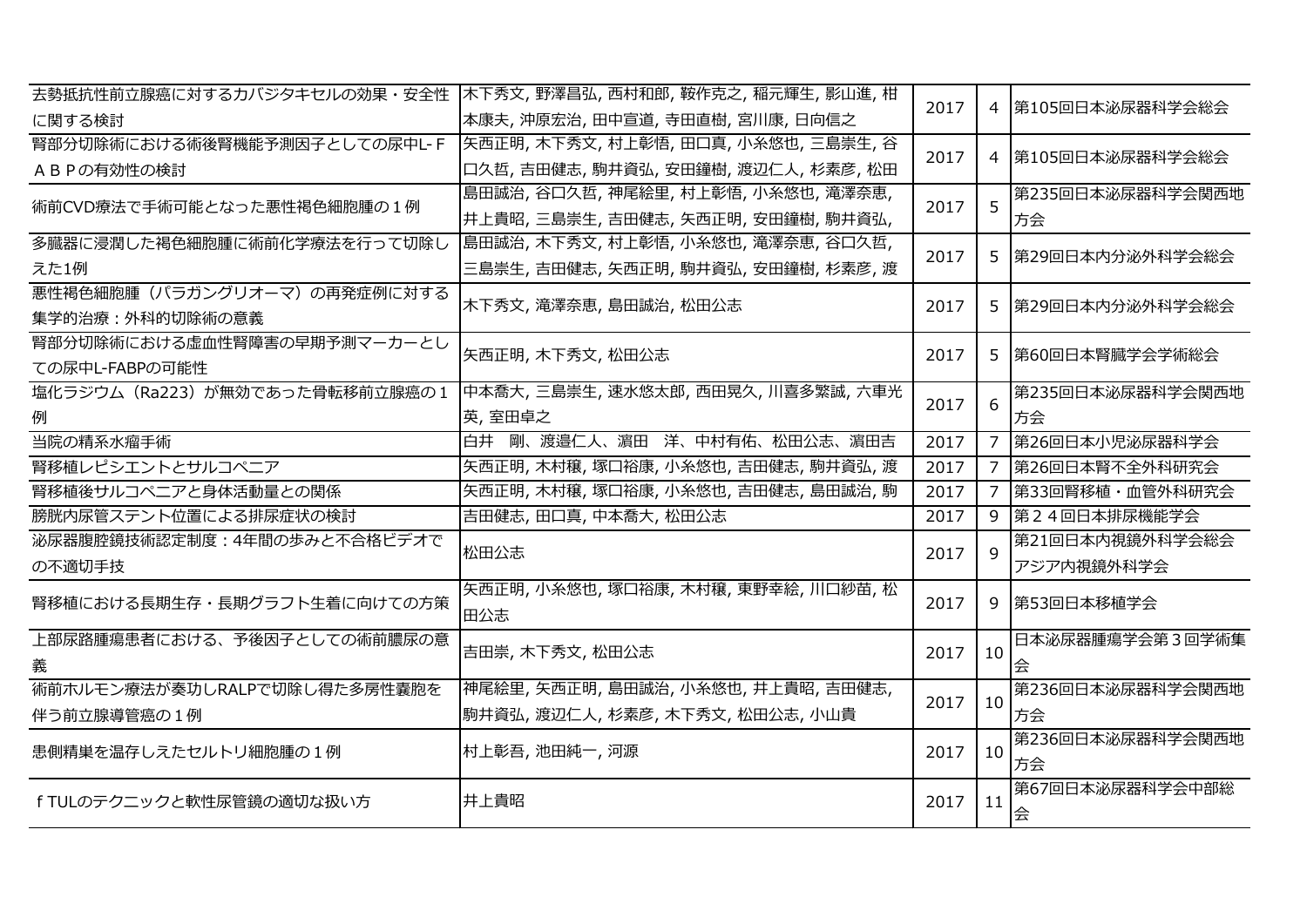| 私のスライドプレゼンテーション                                | 井上貴昭                                                                                                   | 2017 | 11 | 第67回日本泌尿器科学会中部総<br>会 |
|------------------------------------------------|--------------------------------------------------------------------------------------------------------|------|----|----------------------|
| PNLのトラブルを防ぐクリティカルステップ                          | 井上貴昭                                                                                                   | 2017 | 11 | 第31回日本泌尿器内視鏡学会総<br>会 |
| 期経験                                            | 2 cm以上の腎結石に対するsingle tract Ultramini ECIRSの初井上貴昭, 岡田真介, 濱本周三, 吉田崇, 田口真, 松崎和炯, 島田<br>誠治,杉素彦, 木下秀文, 松田公志 | 2017 | 11 | 第31回日本泌尿器内視鏡学会総      |
| 持続灌流装置を用いたTULにおける術中腎盂内圧の検討                     | 井上貴昭,田口真,吉田崇,杉素彦,木下秀文,松田公志                                                                             | 2017 | 11 | 第67回日本泌尿器科学会中部総<br>会 |
| 多施設後方視的研究による単孔式腹腔鏡下ドナー腎採取術の<br>安全性および有効性の検討    | 井上高光,三浦正義,吉村耕治,中川健,大家基嗣,小川修,寺地<br>敏郎, 松田公志, 三股浩光, 羽渕友則                                                 | 2017 | 11 | 第31回日本泌尿器内視鏡学会総<br>会 |
| Impactted stone をどのように砕くか                      | 岡田真介,森川弘史,皆川真吾,濱本周造,井上貴昭,松田公志,<br>三浦浩康                                                                 | 2017 | 11 | 第67回日本泌尿器科学会中部総<br>会 |
| 討                                              | 硬性尿管鏡所見に基づく尿管アクセスシース径の選択法の検  岡田真介, 濱本周三, 井上貴昭, 皆川真吾, 森川弘史, 松田公志,<br>三浦浩康                               | 2017 | 11 | 第31回日本泌尿器内視鏡学会総      |
| 居s亭抵抗性前立腺がんにおける局所放射線療法の意義                      | 乾秀和, 木下秀文                                                                                              | 2017 | 11 | 第67回日本泌尿器科学会中部総<br>会 |
| 手術技術分析とフィードバックシステム開発                           | 吉田健志                                                                                                   | 2017 | 11 | 第67回日本泌尿器科学会中部総      |
| Robotic surgeryにおける肢位分析とフィードバックシステ<br>ム開発の取り組み | 吉田健志, 高安健太, 三島崇生, 渡辺仁人, 木下秀文, 松田公志                                                                     | 2017 | 11 | 第31回日本泌尿器内視鏡学会総<br>佘 |
| 腎癌転移巣切除症例の予後検討                                 | 吉田健志, 杉素彦, 押尾絵里, 島田誠治, 小糸悠也, 高安健太, 井<br>上貴昭,谷口久哲,矢西正明,駒井資弘,木下秀文,松田公志                                   | 2017 | 11 | 第67回日本泌尿器科学会中部総      |
| 日常診療で使用可能な予後予測マーカー                             | 吉田崇                                                                                                    | 2017 | 11 | 第67回日本泌尿器科学会中部総<br>会 |
| TUL患者における結石介在部の尿壁肥厚長は嵌頓結石の術前<br>予測因子となり得る      | 吉田崇, 井上貴昭, 岡田真介, 濱本周三, 木下秀文, 松田公志                                                                      | 2017 | 11 | 第31回日本泌尿器内視鏡学会総      |
| C V P                                          | 駒井資弘                                                                                                   | 2017 | 11 | 第67回日本泌尿器科学会中部総<br>会 |
| 逆行性射精を伴う夫婦に対する選択的不妊治療                          | 好村正博,都築朋子,下井華代,馬場真有美,木田尚子,岡野友美,<br>村田紘未,小野淑子,岡田園子,谷口久哲,松田公志,岡田英孝                                       | 2017 | 11 | 第62回日本生殖医学会学術講演<br>会 |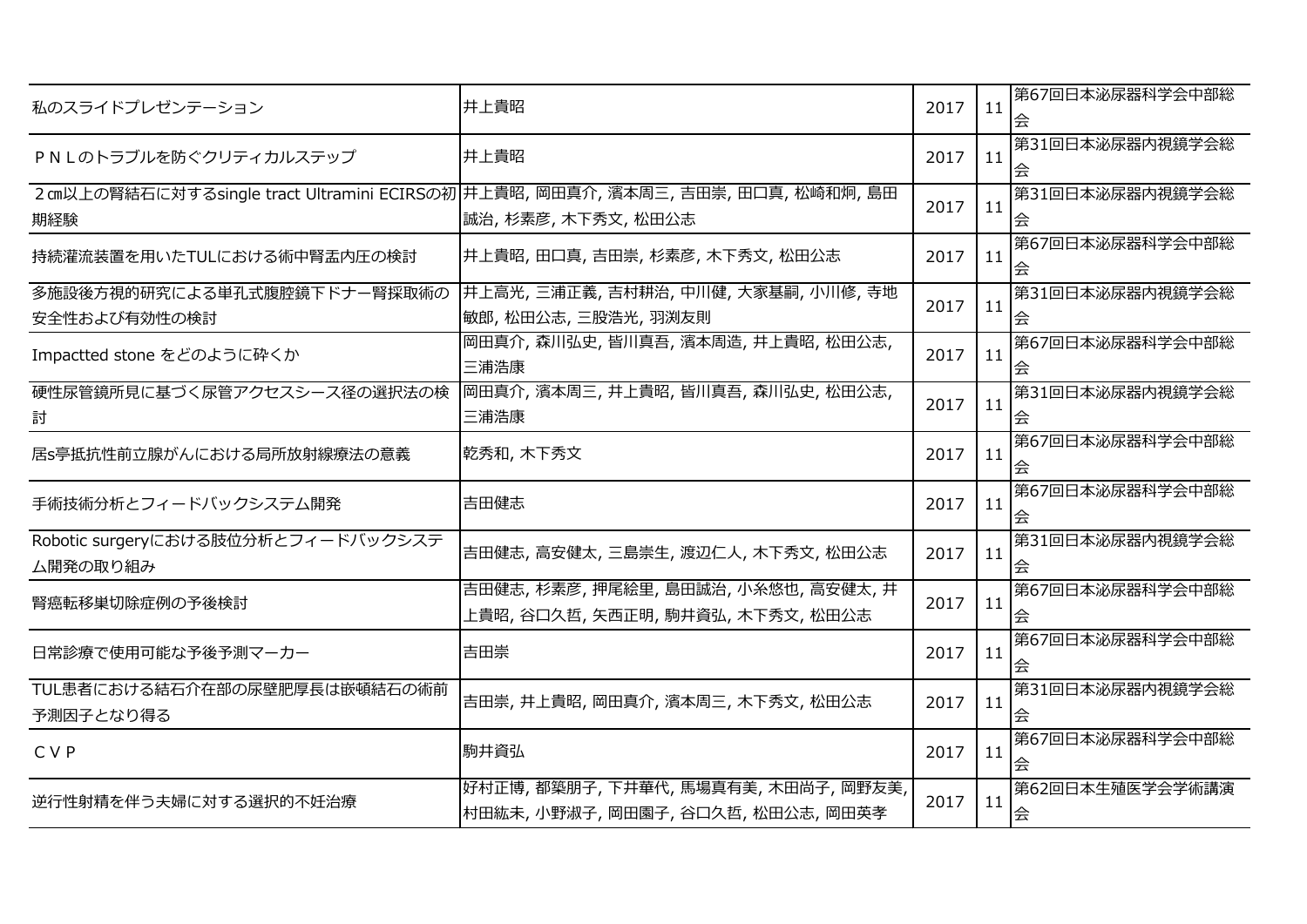| 光学式motion capture systemを用いた腹腔鏡縫合操作にお<br>ける上半身肢位分析 | 高安健太,吉田健志,三島崇生,渡辺仁人,木下秀文,松田公志                                                                        | 2017 | 11 | 第31回日本泌尿器内視鏡学会総<br>会 |
|----------------------------------------------------|------------------------------------------------------------------------------------------------------|------|----|----------------------|
| 骨盤臓器脱手術の合併症                                        | 三島崇生                                                                                                 | 2017 | 11 | 第67回日本泌尿器科学会中部総<br>会 |
| 腹腔鏡下手術時の臓器損傷                                       | 三島崇生, 中本喬大, 速水悠太郎, 西田晃久, 川喜多繁誠, 六車光<br> 英, 室田卓之, 杉素彦, 木下秀文, 松田公志                                     | 2017 | 11 | 第31回日本泌尿器内視鏡学会総      |
| 20mm以上の腎尿管結石URS でstone free rateに関連す<br>る術前因子の検討   | 松崎和炯                                                                                                 | 2017 | 11 | 第31回日本泌尿器内視鏡学会総      |
| 男女共同参画社会:関西医科大学での取り組み                              | 松田公志                                                                                                 | 2017 | 11 | 第67回日本泌尿器科学会中部総      |
| 泌尿器腹腔鏡技術認定制度:過去・現在・未来                              | 松田公志                                                                                                 | 2017 | 11 | 第31回日本泌尿器内視鏡学会総<br>会 |
| RALPにおけるERAS (術後早期回復プログラム)の導入                      | 杉素彦                                                                                                  | 2017 | 11 | 第67回日本泌尿器科学会中部総      |
| 膀胱尿道角によるRALP術後尿失禁の予測についての臨床的<br>検討                 | 杉素彦,吉田崇,谷口久哲,吉田健志,矢西正明,駒井資弘,安田<br> 鐘樹,渡辺仁人,木下秀文,松田公志                                                 | 2017 | 11 | 第67回日本泌尿器科学会中部総<br>会 |
| 膀胱尿道角によるRALP術後尿失禁の予測についての臨床的<br>検討                 | 杉素彦,吉田崇,谷口久哲,吉田健志,矢西正明,駒井資弘,安田<br> 鐘樹, 渡辺仁人, 木下秀文, 松田公志                                              | 2017 | 11 | 第31回日本泌尿器内視鏡学会総      |
| 封小線源永久挿入治療                                         | 前立腺癌放射線治療の局所再発に対する救済治療としての密  川喜多繁誠,西田晃久,中本喬大,速水悠太郎,三島崇生,六車光<br> 英, 室田卓之, 志賀淑子, 播磨洋子, 宇都宮啓太, 木下秀文, 松田 | 2017 | 11 | 第67回日本泌尿器科学会中部総      |
| 腎盂内の菌塊を主体とした浮遊物に対する経尿道的摘除術の<br>経験                  | 村上彰悟, 河源, 池田純一                                                                                       | 2017 | 11 | 第31回日本泌尿器内視鏡学会総      |
| 内分泌活性副腎腫瘍のマネジメント                                   | 滝澤奈恵                                                                                                 | 2017 | 11 | 第67回日本泌尿器科学会中部総      |
| 手術時に尿閉であった症例に対するHoLEPの効果に関する検<br>討                 | 池田純一, 村上彰悟, 河源                                                                                       | 2017 | 11 | 第67回日本泌尿器科学会中部総      |
| 去勢抵抗性前立腺癌 (CRPC)に対する塩化ラジウム-223<br>(Ra223)の初期治療経験   | 中本喬大,室田卓之,速水悠太郎,三島崇生,西田晃久,川喜多繁<br> 誠,六車光英,松田公志                                                       | 2017 | 11 | 第67回日本泌尿器科学会中部総      |
| 尿管ステント関連症状に及ぼすステント径の影響                             | 田口真,吉田崇,松崎和炯,井上貴昭,杉素彦,木下秀文,松田公<br>志                                                                  | 2017 | 11 | 第31回日本泌尿器内視鏡学会総<br>会 |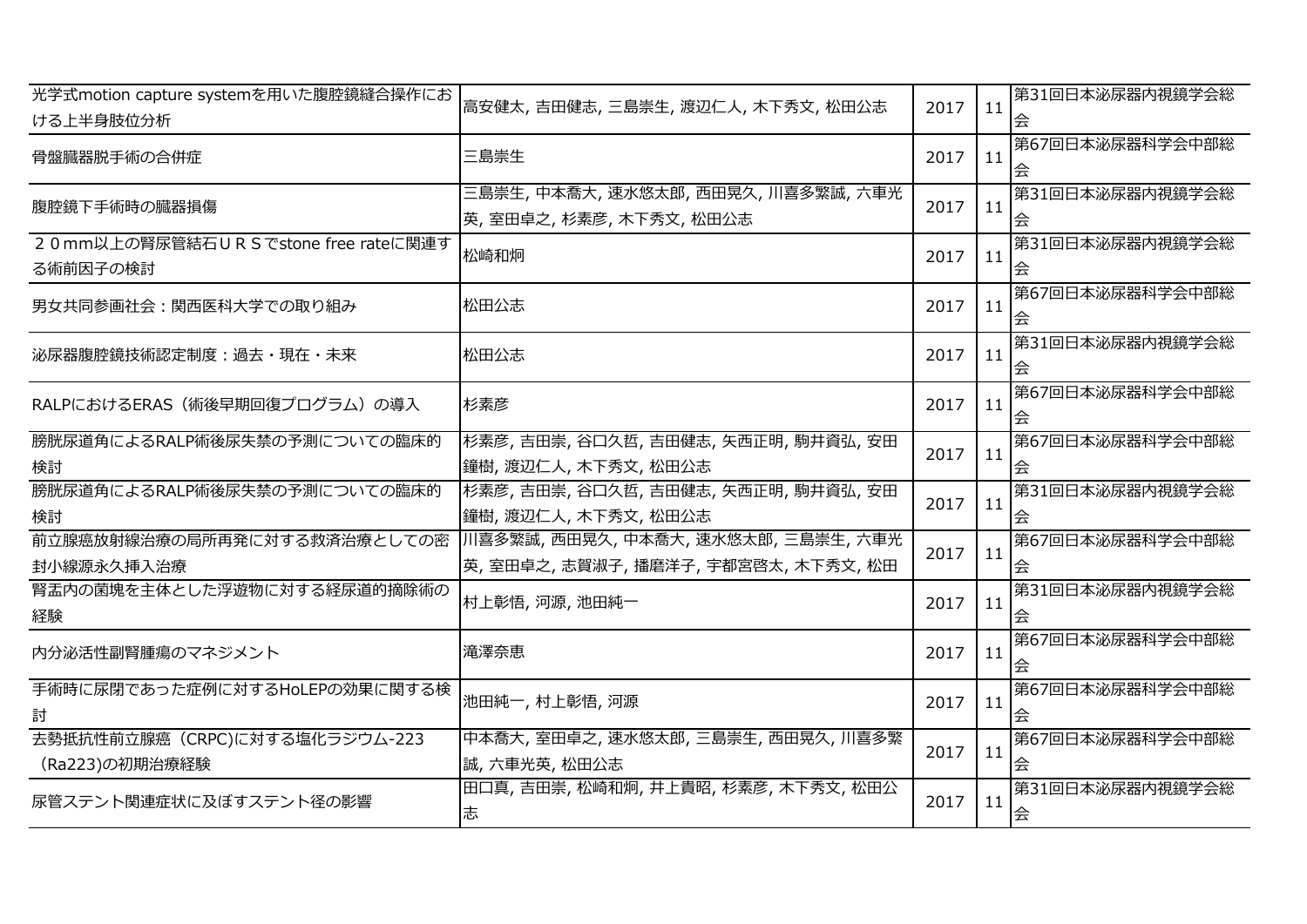| 干渉低周波頻尿・尿失禁治療器が奏効した頻尿、夜尿症の1<br>例                                                                          | 渡辺仁人, 松崎和炯, 木下秀文, 松田公志                                                              | 2017 | 11             | 第67回日本泌尿器科学会中部総        |
|-----------------------------------------------------------------------------------------------------------|-------------------------------------------------------------------------------------|------|----------------|------------------------|
| 停留精巣                                                                                                      | 渡邉仁人                                                                                | 2017 | 11             | 第67回日本泌尿器科学会中部総<br>会   |
| 当院におけるTESEの検討                                                                                             | 島田誠治,谷口久哲,木下秀文,松田公志                                                                 | 2017 | 11             | 第67回日本泌尿器科学会中部総<br>会   |
| 各科における神経温存の工夫                                                                                             | 北 正人、吉田健志、吉田明史                                                                      | 2017 |                | 11 第4回枚方骨盤内視鏡外科研究会     |
| 機能温存を目指したロボット補助下前立腺全摘出術口<br>誰にでもできる膀胱頸部温存とIntrafascial Nerve Sparing<br>を目指して                             | 木下秀文                                                                                | 2017 | 11             | 第67回日本泌尿器科学会中部総<br>会   |
| 尿失禁を回避するための工夫:膀胱頸部温存と神経温存手術                                                                               | 木下秀文, 杉素彦, 松田公志                                                                     | 2017 | 11             | 第31回日本泌尿器内視鏡学会総        |
| シンポジウム2腎移植の進歩と課題口<br>腎移植レシピエントとサルコペニア                                                                     | 矢西正明                                                                                | 2017 | 11             | 第67回日本泌尿器科学会中部総<br>会   |
| 単孔式腹腔鏡下尿膜管摘除術を追加レポートなしで行うため<br>の工夫                                                                        | 矢西正明,神尾絵里,島田誠治,小糸悠也,井上貴昭,谷口久哲,<br>吉田健志, 駒井資弘, 渡辺仁人, 杉素彦, 木下秀文, 松田公志                 | 2017 | 11             | 第67回日本泌尿器科学会中部総        |
| LESS·RPSの整容性と満足度                                                                                          | 矢西正明, 杉素彦, 木下秀文, 松田公志                                                               | 2017 | 11             | 第31回日本泌尿器内視鏡学会総<br>会   |
| 内視鏡所見から考える尿管結石に対する理想的な治療介入の<br>確立                                                                         | 濱本周三,岡田真介,井上貴昭,海野怜,田口和己,安藤亮介,岡<br>田淳志,三浦浩康,松田公志,安井孝周                                | 2017 | 11             | 第31回日本泌尿器内視鏡学会総<br>会   |
| 術前評価と内視鏡所見                                                                                                | 濱本周造, 岡田真介, 井上貴昭, 海野怜, 安藤亮介, 岡田淳志, 戸<br>澤啓一,三浦浩康,安井孝周,松田公志                          | 2017 | 11             | 第67回日本泌尿器科学会中部総<br>佘   |
| 前立腺癌の診断におけるMRIの有用性                                                                                        | 島田誠治, 木下秀文, 杉素彦, 松田公志                                                               | 2017 |                | 12 第33回前立腺シンポジウム       |
| 両側腎癌術後に皮膚病編を認め、fumarate hydratase(FH)<br>遺伝子検査にて診断が確定したHereditary leiomyomatosis<br>and RCC(HLRCC)<br>の1例 | 小糸悠也,吉田健志,神尾絵里,島田誠治,谷口久哲,井上貴昭,<br>矢西正明, 駒井資弘, 渡辺仁人, 杉素彦, 木下秀文, 大江知里, 神<br>戸直智, 松田公志 | 2018 | $\overline{2}$ | 第237回日本泌尿器科学会関西地<br>方会 |
| 当院で施行した精巣腫瘍に対するテストステロン負荷試験3<br>例の検討                                                                       | 谷口久哲, 木下秀文, 島田誠治, 松田公志                                                              | 2018 |                | 2 第6回関西生殖医学集談会         |